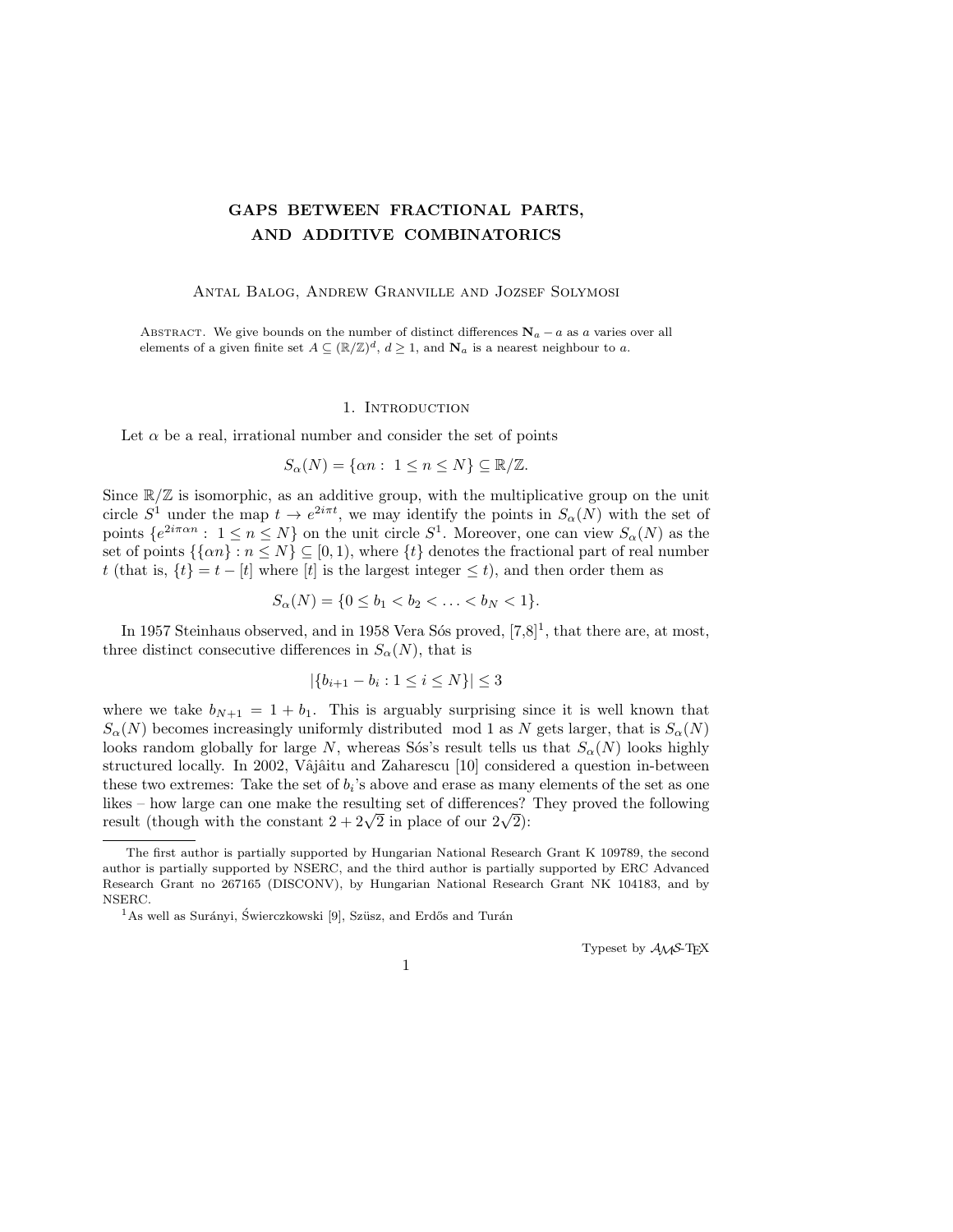**Corollary 2.** For any subset A of  $S_{\alpha}(N) = \{0 \leq b_1 < b_2 < \ldots < b_N < 1\}$  there are no more than  $2\sqrt{2}N+1$  distinct consecutive differences in A; that is, if the elements of A are the real numbers  $0 \le a_1 \le a_2 \le ... \le a_m \le 1$  and we set  $a_{m+1} := 1 + a_1$  then

(1) 
$$
|\{a_{j+1}-a_j: 1 \le j \le m\}| \le 2\sqrt{2N}+1.
$$

Moreover there exists  $A \subseteq S_\alpha(N)$  with at least  $\sqrt{2N} - 1$  distinct consecutive differences, *so the result here is "best possible" up to the value of the constant in front of the "* $\sqrt{N}$ ".

The proof in [10] comes from careful number theoretic considerations, whereas our proof stems from more general additive combinatorics ideas, emerging from the fact that  $S_{\alpha}(N) + S_{\alpha}(N)$  is not much larger than  $S_{\alpha}(N)$ . Here and throughout we define

$$
A + B := \{ n : n = a + b \text{ for some } a \in A, b \in B \}.
$$

A set of points in  $\mathbb{R}/\mathbb{Z}$  has a natural "circular" ordering by starting at any given point and then proceeding anticlockwise. Evidently there is no canonical place to start the ordering but this will not effect on our results. Each of the points will have a smaller and a larger neighbour, the two points that appear before and after our given point in the ordering, respectively (where, for the purposes of this definition, the first point in our ordering appears after the last).

We need a notion of length in  $\mathbb{R}/\mathbb{Z}$ : Any  $t \in \mathbb{R}/\mathbb{Z}$  represents the coset  $t + \mathbb{Z}$ , and we define ||t|| to be the minimal size of any element of  $t + \mathbb{Z}$ , that is

$$
||t|| := \min_{n \in \mathbb{Z}} |t - n|.
$$

Hence the distance between two points in  $x, y \in \mathbb{R}/\mathbb{Z}$  is given by  $||x - y||$ .

**Theorem 1.** If B is a finite subset of  $\mathbb{R}/\mathbb{Z}$  then any subset A of B has at most

$$
\sqrt{2|B|}\ \frac{|A+B|}{|B|}+1
$$

distinct, consecutive differences. Moreover any such B has a subset A that has at least  $\sqrt{2|B|} - 1$  distinct consecutive differences.

The first part of Theorem 1 is stated in this way to highlight the fact that the number of distinct consecutive differences in B (or in some subset A) is larger than  $\sqrt{2|B|}$  by a factor that depends at most on the magnitude of the "doubling factor" of B (or the factor by which the set  $B$  grows when we add  $A$ ).

The bound in Theorem 1 is better than the trivial bound,  $\leq |A|$ , if  $|A+B| < |A|\sqrt{|B|/2}$ . A map  $\phi: A \to B$  (between subsets of possibly distinct additive groups) is called a 2-isomorphism if  $a_1 - a_2 = a_3 - a_4$  if and only if  $\phi(a_1) - \phi(a_2) = \phi(a_3) - \phi(a_4)$  for all  $a_1, a_2, a_3, a_4$ . Note that the coincidences amongst the set of differences between elements of  $\phi(A)$  correspond precisely to the set of differences between elements of A. When the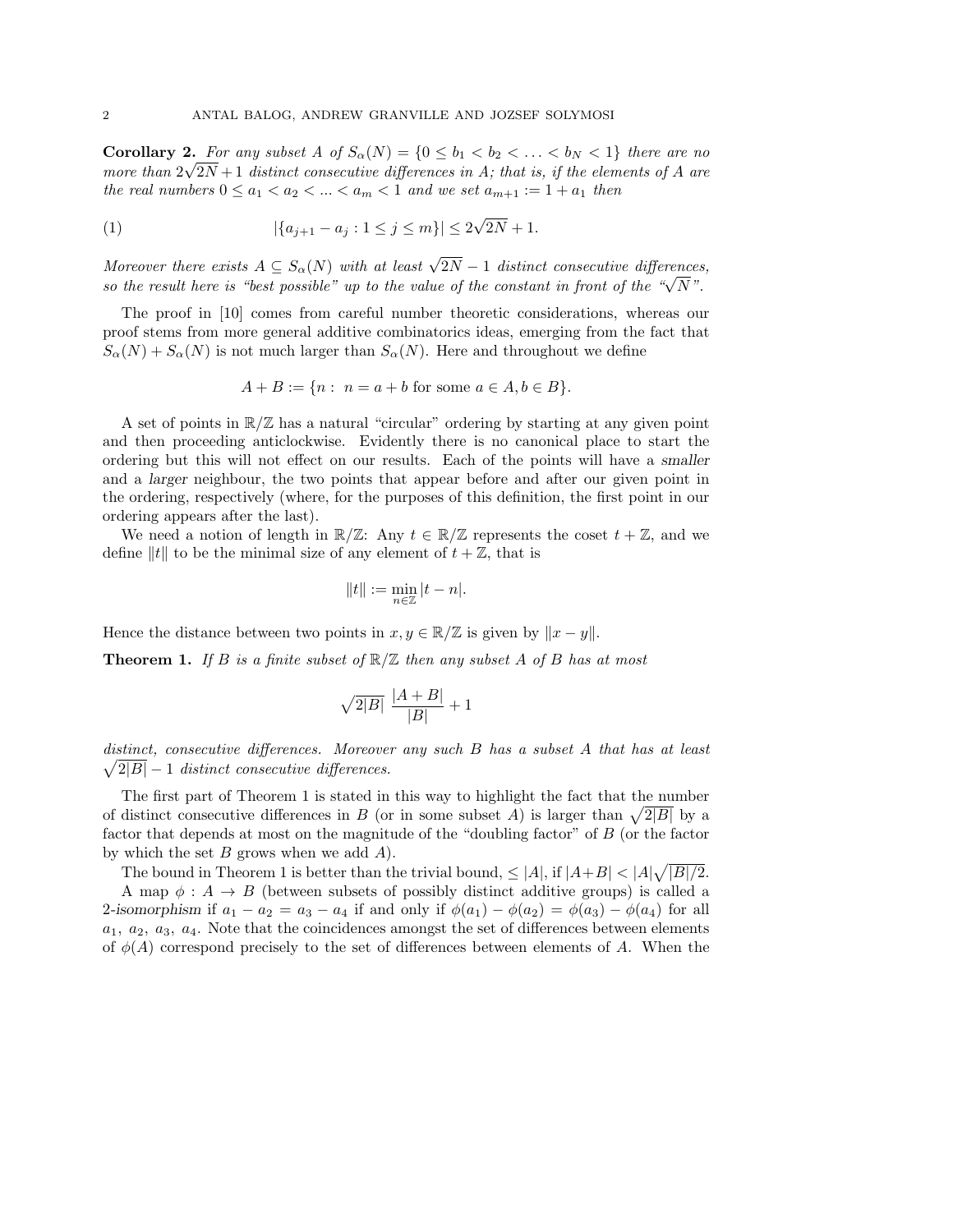neighbours are defined in A and B, we call  $\phi$  order preserving if the two neighbours of each element a of A, correspond to the two neighbours of  $\phi(a)$ . Any non-degenerate affine transformation is an order-preserving 2-isomorphism on the reals, so that any given set of reals is 2-isomorphic to a subset of  $[0, \frac{1}{2}]$  $\frac{1}{2}$ , appearing in the same order. The natural embedding  $[0, \frac{1}{2}]$  $\frac{1}{2}$   $\rightarrow \mathbb{R}/\mathbb{Z}$  given by sending t to  $t + \mathbb{Z}$  is also an order-preserving 2-isomorphism, and the composition of these two 2-isomorphisms is also an order-preserving 2-isomorphism. Hence we can apply Theorem 1 to any finite set of reals with at least two elements.

For any ordered set B of real numbers,  $b_1 < b_2 < \ldots < b_m$ , define

$$
D(B) := \{b_{i+1} - b_i : 1 \le i \le m - 1\}
$$

to be the set of distinct consecutive differences between elements of B. Since  $A+B\subseteq B+B$ , we immediately deduce the following result from Theorem 1:

Corollary 1. If B is a finite set of real numbers then

$$
\sqrt{2|B|} - 1 \le \max_{A \subseteq B} |D(A)| \le \sqrt{2|B|} \cdot \frac{|B+B|}{|B|} + 1.
$$

A nice example is given by the projection of the lattice points of a compact subset of a k-dimensional lattice onto  $\mathbb{R}/\mathbb{Z}$ . That is for given real numbers  $\alpha_1, ..., \alpha_n$  and integers  $N_1, ..., N_k \ge 1$ , the set

(2) 
$$
B = \{n_1\alpha_1 + n_2\alpha_2 + \dots + n_k\alpha_k : 0 \le n_j < N_j \text{ for } 1 \le j \le k\} \subset \mathbb{R}/\mathbb{Z}
$$

typically satisfies  $|B + B| \leq 2^k |B|$ , so the upper and lower bounds in Corollary 1 are equal up to a factor  $\lesssim 2^k$ . Cobeli et al [3], discovered and proved the following, wonderful generalization of Steinhaus's problem: If the elements of B are  $0 \le b_1 < b_2 < ... < b_N < 1$ then there exists a set  $\{r_1, ..., r_l\}$  of positive real numbers with  $l \leq 2^k$ , such that every difference  $b_j - b_i$  with  $1 \leq i < j \leq N$  can be written as a sum of the  $r_i$ 's (which are not necessarily distinct in a given sum). Rather more generally:

**Theorem 2.** Let B be a finite subset of  $\mathbb{R}/\mathbb{Z}$ , and C be any subset of B for which C –  $B = B - B$ . Let  $b_c^-$  and  $b_c^+$  be the smaller and larger neighbours of c in B, and let  $R^- := \{c - b_c^- : c \in C\}, R^+ := \{c - b_c^+ : c \in C\}.$  Then every element of  $B - B$  is a sum of elements of  $R^-$ , as well as a sum of elements of  $R^+$ ; indeed,  $B-B \subset \langle R^-\rangle_{\mathbb{N}_0} = \langle R^+\rangle_{\mathbb{N}_0}$ . (Here  $\mathbb{N}_0 = \mathbb{N} \cup \{0\}$ .)

For  $B$  as in (2) we can take

$$
C = \{ \delta_1 N_1 \alpha_1 + \delta_2 N_2 \alpha_2 + \dots + \delta_k N_k \alpha_k : \text{ each } \delta_i = 0 \text{ or } 1 \}
$$

so that  $|R^{-}|, |R^{+}| \leq |C| \leq 2^{k}$ , which is comparable to  $|B + B|/|B|$ .

However, we have been unable, in general, to estimate the size of  $C$  in terms of quantities associated with B, and there does not seem to be a close link between  $|C|$  and  $|B + B|/|B|$ in general. Let  $r_3(N)$  denote the size of the largest set  $S \subset \{1, \ldots, N\}$  containing no non–trivial 3–term arithmetic progressions. As is well-known,  $r_3(N) \gg Ne^{-\delta\sqrt{\log N}}$  for some constant  $\delta > 0$ , thanks to a clever construction of Behrend [1].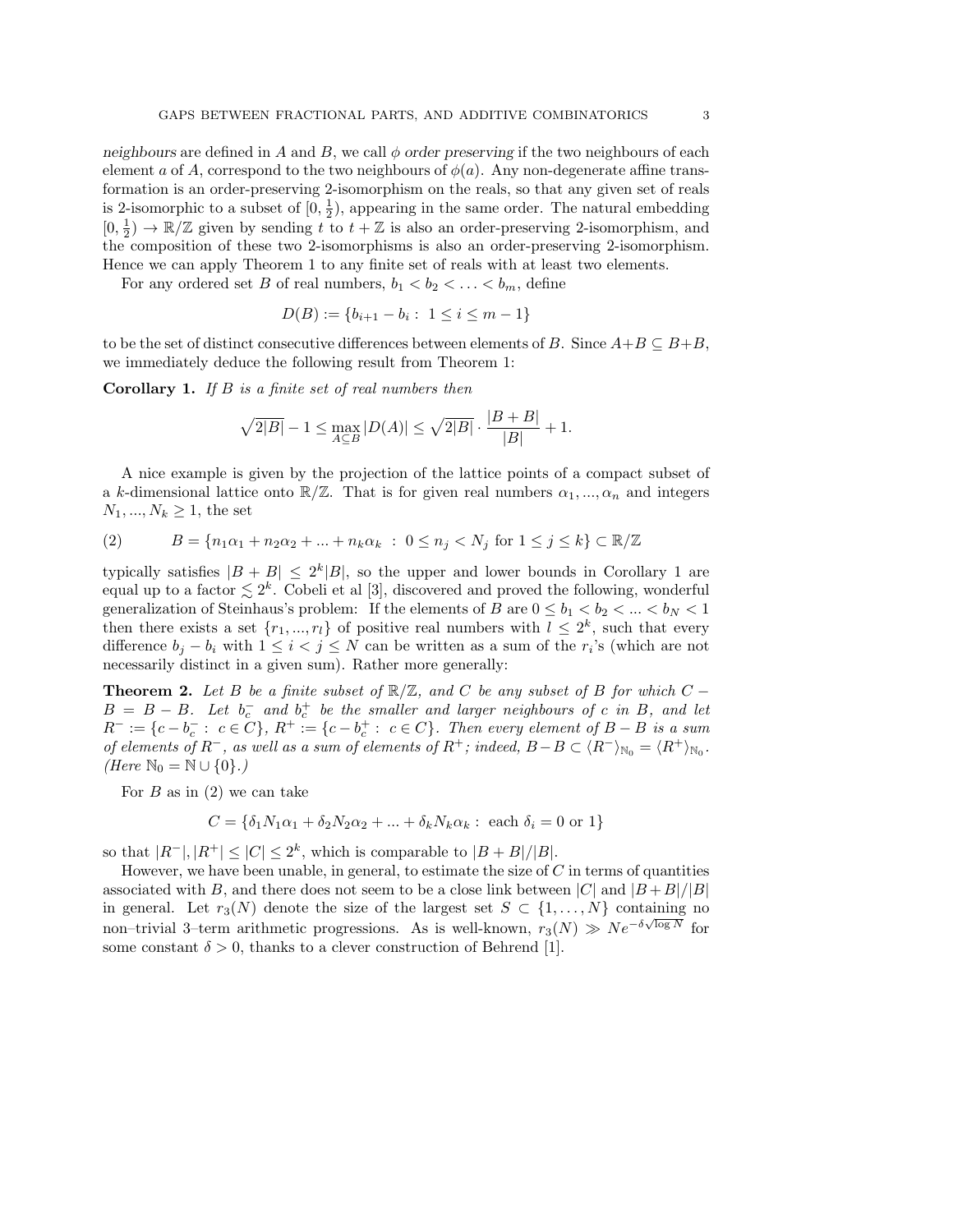**Proposition 1.** For any given integer N there exists a finite set of N integers B for which  $|B + B| \leq 10N$  and if  $C \subset B$ ,  $C - B = B - B$  then  $|C| \geq r_3(N)$ .

The length of  $t \in (\mathbb{R}/\mathbb{Z})^d$  is defined to be the minimal length of any element of  $t + \mathbb{Z}^d$ ; that is  $1/2$ 

$$
||t|| := \min_{n \in \mathbb{Z}^d} |t - n| = \left(\sum_{i=1}^d \min_{n \in \mathbb{Z}} |t_i - n_i|^2\right)^{1/2}
$$

where  $t = (t_1, \ldots, t_d)$ . The distance between  $x, y \in (\mathbb{R}/\mathbb{Z})^d$  is then given by  $||x - y||$ .

For a given finite subset A of  $(\mathbb{R}/\mathbb{Z})^d$  and  $a \in A$ , let  $\mathbf{N}_a$  be one of the elements of A that is nearest to  $a$  in the  $\|.\|$ -norm. We now investigate the number of possible vectors  $\mathbf{N}_a - a$  as we vary over  $a \in A$ .

**Theorem 3.** Let  $w_n = (\alpha_1 n, \alpha_2 n, \dots, \alpha_d n) \in (\mathbb{R}/\mathbb{Z})^d$ . For each  $i \in [1, N]$  select  $j =$  $j(i) \in [1, N]$  with  $j \neq i$  so that  $||w_i - w_j||$  is minimized. There are  $\ll (4/3)^d$  distinct elements of the set  $D = \{\pm (w_i - w_{j(i)}) : i = 1, 2 \dots, N\}.$ 

Unfortunately for a general set  $A \in (\mathbb{R}/\mathbb{Z})^d$  we can say somewhat less, obtaining a bound which is comparable to that in Theorem 1.

**Theorem 4.** Let A be a finite subset of  $(\mathbb{R}/\mathbb{Z})^d$ , and  $\epsilon > 0$  be a small real number. There exists  $A' \subset A$ , with  $\geq (1 - \epsilon)|A|$  elements, such that

$$
|\{\mathbf{N}_a - a : a \in A'\}| \ll (4/3)^d \cdot \min_B \frac{|A + B|^2}{|A||B|} \cdot \frac{1}{\epsilon} \log \frac{1}{\epsilon}.
$$

We give an example in section 5 to show that this cannot be much improved; the factor  $\log \frac{1}{\epsilon}$  may just be a technical nuisance but the factor  $\frac{1}{\epsilon}$  is essential.

Note that Theorem 4 implies

$$
|\{\mathbf{N}_a - a : a \in A\}| \ll \epsilon |A| + |\{\mathbf{N}_a - a : a \in A'\}|
$$
  
 $\ll \epsilon |A| + (4/3)^d \cdot \min_B \frac{|A + B|^2}{|A||B|} \cdot \frac{1}{\epsilon} \log \frac{1}{\epsilon}.$ 

Optimizing  $\epsilon$ , by choosing  $\epsilon = (2/$  $(\sqrt{3})^d$  min  $\frac{|A+B|}{|A|\sqrt{|B|}}\log^{1/2}|A|$  or  $\epsilon = 1/2$ , whichever is smaller, one gets

**Corollary 3.** If A is a finite subset of  $(\mathbb{R}/\mathbb{Z})^d$ , then

$$
|\{\mathbf{N}_a - a: a \in A\}| \ll (2/\sqrt{3})^d \min_B \frac{|A+B|}{\sqrt{|B|}} \log^{1/2} |A|.
$$

It would be interesting to determine min  $\frac{|A+B|}{\sqrt{|\mathbf{p}|}}$  $\frac{+B}{|B|}$  for an arbitrary set A of real numbers. To obtain a lower bound,  $|A + B| \geq |A| + |B| - 1 \geq 2\sqrt{|A||B|} - 1 \geq \sqrt{|A||B|}$ . For an upper bound we take  $B = \{0\}$ , or  $B = A$ , so that

$$
\sqrt{|A|} \le \min_B \frac{|A+B|}{\sqrt{|B|}} \le \min\{|A|, \frac{|A+A|}{\sqrt{|A|}}\}.
$$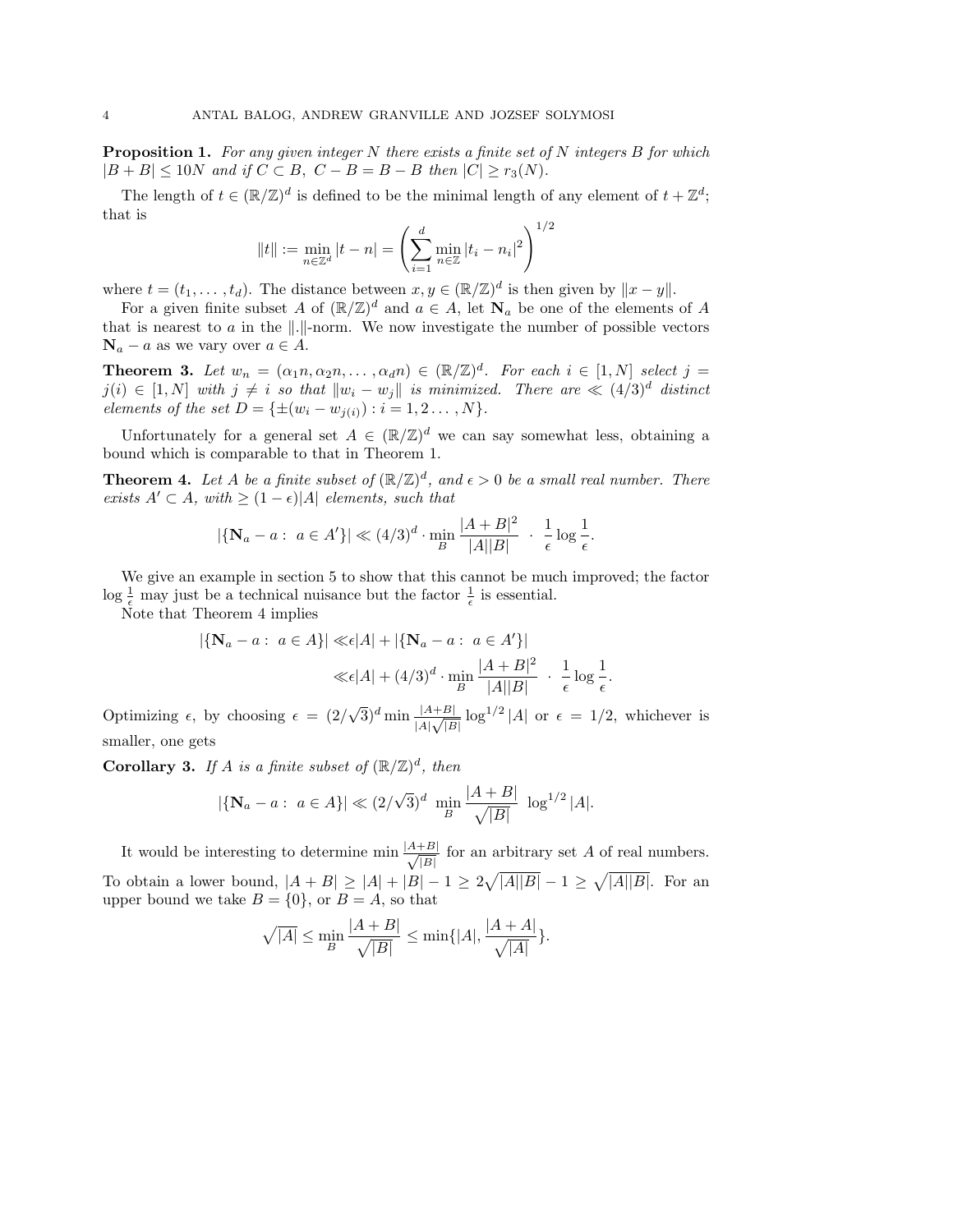In particular, if  $|A + A| \ll |A|$  then

$$
|\{\mathbf{N}_a - a : a \in A\}| \ll (2/\sqrt{3})^d \ (|A| \log |A|)^{1/2}.
$$

### 2. The Three Gaps theorem and beyond

We begin with recalling Liang's elegant solution [6] to Steinhaus's problem. We do so not only because it inspires some of our arguments, but also because we want to demonstrate how simple and short it is.

The Three Gaps theorem. Reorder  $S_{\alpha}(N)$  as  $0 \leq \{a_1 \alpha\} < \{a_2 \alpha\} < ... < \{a_N \alpha\} < 1$ . Then the consecutive differences  $\{a_{i+1}\alpha\} - \{a_i\alpha\}, 1 \leq i \leq N-1$  each equal one of three numbers, namely the distances between each pair of points amongst  $\{a_N \alpha\}$ –1,0 and  $\{a_1 \alpha\}$ .

*Proof sketch.* Each element of the set  $D(A)$  is given by a gap  $\{a_{i+1}\alpha\} - \{a_i\alpha\}$  for which  ${(a_i - 1)\alpha}$  and  ${(a_{i+1} - 1)\alpha}$  are not consecutive elements of the reorganized sequence (that is, we select one representative from each set of gaps that are obviously the same length.) Note that if  $\{(a_i - 1)\alpha\}$  and  $\{(a_{i+1} - 1)\alpha\}$  are not consecutive elements of the reorganized sequence then either  $a_i = 1$  or  $a_{i+1} = 1$ , or there is some  $\{a_i \alpha\} \in (\{(a_i 1)\alpha\}, \{(a_{i+1}-1)\alpha\}).$  This last possibility implies that  $\{(a_i+1)\alpha\} \in (\{a_i\alpha\}, \{a_{i+1}\alpha\}),$ and so  $a_j = N$ . Hence  $|D(A)| \leq 3$  and so there are at most three distinct gaps. When  $a_i = 1$  the gap is the distance between 0 and  $\{(a_{i+1}-1)\alpha\}$ ; when  $a_{i+1} = 1$  the gap is the distance between  $\{(a_i - 1)\alpha\}$  and 0; and when  $\{a_i\alpha\} < \{(N+1)\alpha\} < \{a_{i+1}\alpha\}$  the gap is the sum of the two previous distances.

*Example.* The Weierstrass parametrization  $\mathbb{C}/\Lambda \to E$  of an elliptic curve E, is an isomorphism sending  $z \in \mathbb{C}$  to  $P_z := (\varphi(z), \varphi'(z))$ , for a certain function  $\varphi$  and 2-dimensional lattice Λ. Hence  $P_{mz} = mP_z$ . The multiples  $P, 2P, \ldots, NP$  of a given point P on the real locus of E (for example, the point  $P = (1,3)$  on  $E: y^2 = x^3 + 8x$ ) all lie on the real locus of E, which is one continuous curve. Moving along this curve from  $-\infty$  to  $+\infty$ , we encounter these points in some order  $a_1P, a_2P, ..., a_NP$ . As noted in [5], the Three Gaps theorem implies that there are, at most, three distinct differences  $(a_{i+1} - a_i)P$ .

Chung and Graham [2] came up with a beautiful generalization of the Three Gaps theorem, and Liang's proof works here too.

**The 3k-Gaps theorem.** Let A be the set of elements  $\beta_i + n_i \alpha \in \mathbb{R}/\mathbb{Z}$  for  $1 \leq n_i \leq N_i$ and  $i = 1, 2, \ldots, k$ . Then the sizes of consecutive differences of A have  $\leq 3k$  different values.

*Proof sketch.* List the elements of A in an anticlockwise "circular order",  $a_1, a_2, \ldots, a_N$ , where each  $a_j$  is in the form  $\beta + n\alpha$  with some  $\beta = \beta_i$  and  $n = n_i$ . Note that  $N = N_1 + \cdots +$  $N_k$ , and  $D(A)$ , the set of consecutive differences is  $\{a_2-a_1, a_3-a_2, \ldots, a_N-a_{N-1}, a_1-a_N\}.$ We show that  $|D(A)| \leq 3k$ . The elements of  $D(A)$  are contained amongst the set of gaps  $a_{i+1} - a_i$  for which  $a_i + \alpha$  and  $a_{i+1} + \alpha$  are not consecutive elements of A. This can only happen if either one of these two points (or both) is not an element of A, or there is an element  $a \in A$  between them, but  $a - \alpha$  is not an element of A. That is, either one of the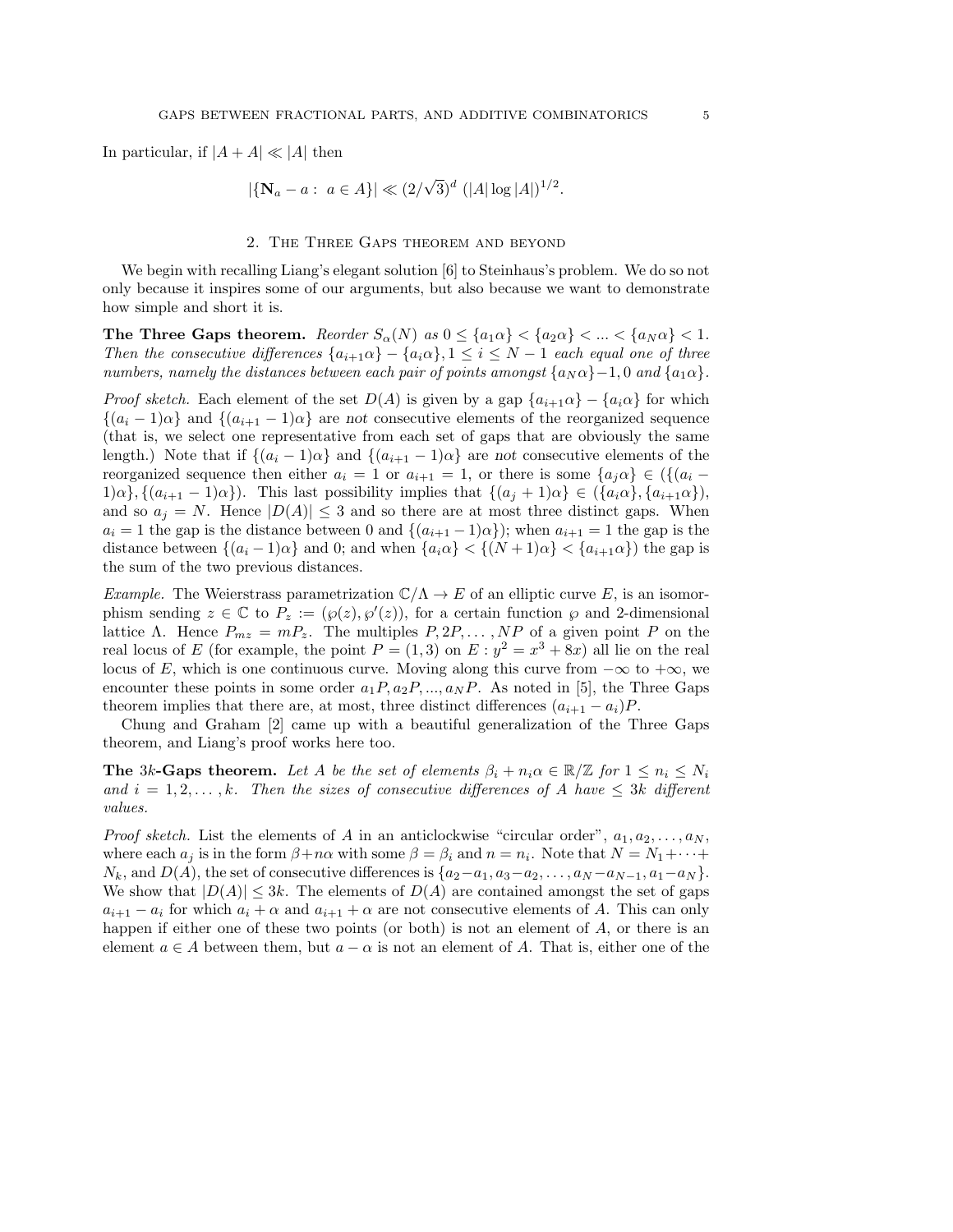endpoints of the A–free interval  $[a_i, a_{i+1}]$  is of the form  $\beta_j + N_j \alpha$  or there is a point of the form  $\beta_j$  on the A–free interval  $[a_i, a_{i+1}]$ . That gives no more then 3 options for each j.

#### 3. BOUNDING THE NUMBER OF DIFFERENCES IN  $A$

*Proof of the first part of Theorem 1.* Order the elements of A as  $a_1, a_2, \ldots, a_m$ , going anticlockwise around the circle. For each  $d \in D(A)$  select  $i(d)$  for which  $a_{i(d)+1} - a_{i(d)} = d$ and let

$$
J_A := \{i(d) : d \in D(A)\}
$$

For a k chosen optimally later, we partition the set  $A + B$  into k arcs  $I_1, I_2, ..., I_k$  each containing roughly the same number of elements of  $A + B$ . We count the number, P, of pairs  $(i, b)$  with  $i \in J_A$  and  $b \in B$  for which  $a_i + b$  and  $a_{i+1} + b$  both lie in the same arc  $I_i$ . For each fixed b, the points of  $A + b$  follow each other in the order

$$
a_1+b, a_2+b, \ldots, a_m+b
$$

and so consecutive numbers here lie in the same arc unless they straddle the boundary between consecutive arcs, which can happen for at most  $k$  pairs. Therefore

$$
(3) \t\t\t P \ge |B|(|D(A)| - k)
$$

On the other hand, if we are given a pair of integers u and v which equal  $a_i + b$  and  $a_{i+1} + b$ , respectively, for some  $i \in J_A$  and  $b \in B$ , then their difference is  $v - u = d$ , an element of  $D(A)$ , and  $i = i(d)$  where  $d = a_{i+1} - a_i$ . Therefore i and d are uniquely determined and hence so is  $b = u - a_i$  (=  $v - a_{i+1}$ ); and therefore there is, at most, one such pair  $(i, b)$ . We therefore deduce that

$$
P \le \sum_{j=1}^{k} \binom{|I_j|}{2}
$$

where  $|I_i|$  denotes the number of elements of  $A + B$  in  $I_i$ . If  $|A + B| = kL + r$ ,  $0 \le r < k$ , then one can certainly arrange the end points of the arcs  $I_j$  so that r of the  $|I_j|$  are  $= L+1$ , the other  $k - r$  of the  $|I_i|$  are  $= L$ , in which case

$$
P \le r\binom{L+1}{2} + (k-r)\binom{L}{2} = \frac{(kL+r)^2}{2k} - \frac{r^2}{2k} - \frac{kL}{2} \le \frac{|A+B|^2}{2k}.
$$

Comparing this with (3) gives the upper bound

$$
|D(A)| \le k + \frac{|A+B|^2}{2k|B|},
$$

and the result follows by selecting k to be the integer satisfying  $\frac{|A+B|}{\sqrt{MN}}$  $\frac{+B|}{2|B|}+1 > k \geq \frac{|A+B|}{\sqrt{2|B|}}$  $\frac{+B|}{2|B|}.$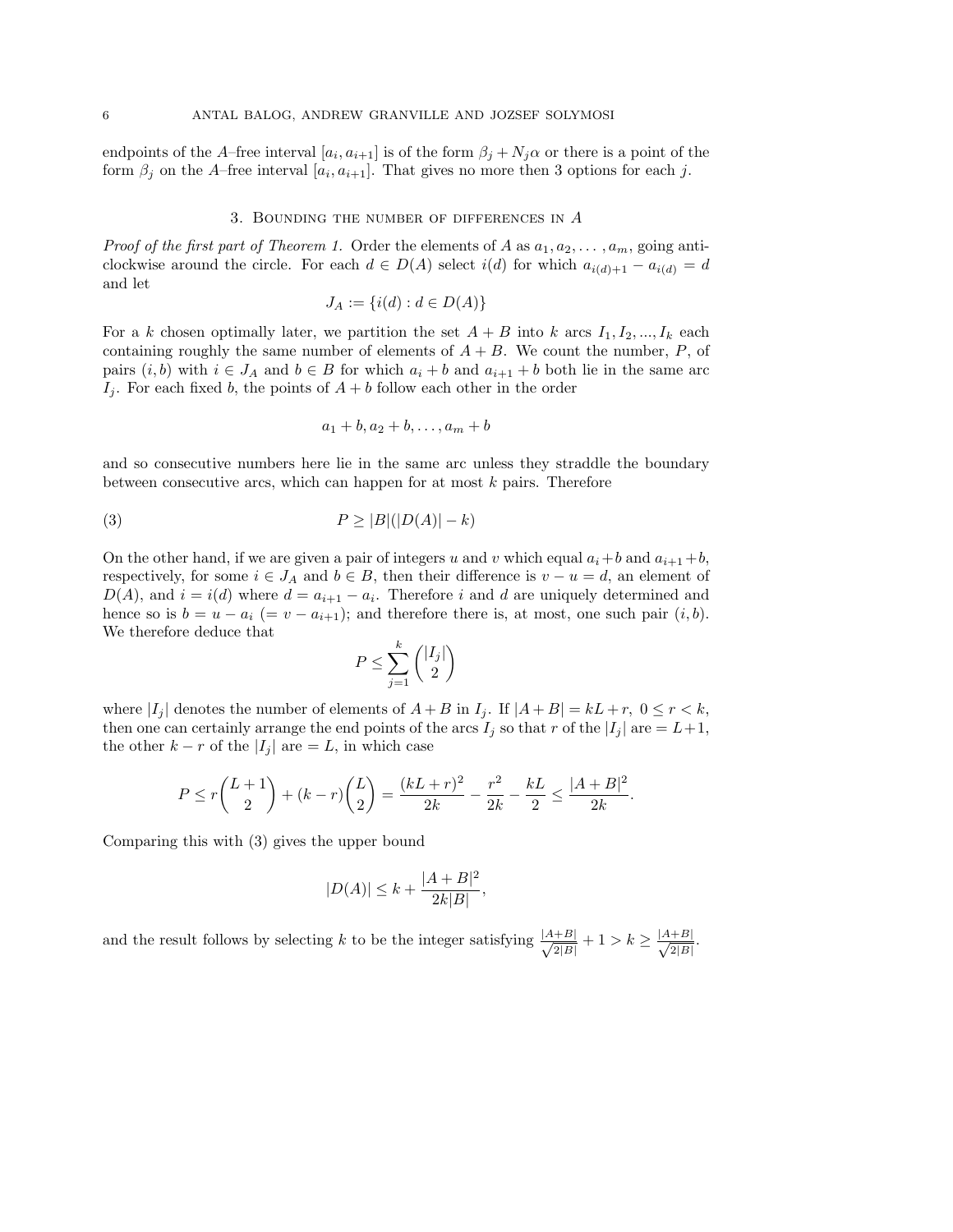Deduction of Corollary 2. The set  $S_{\alpha}(N) = {\alpha n : 1 \le n \le N}$  is an arithmetic progression, and  $S_{\alpha}(N) + S_{\alpha}(N) = S_{\alpha}(2N) \setminus {\{\alpha\}}$ , so we have  $|S_{\alpha}(N) + S_{\alpha}(N)| = 2N - 1$ . The result readily follows from Corollary 1 (or taking  $A = B = S<sub>\alpha</sub>(N)$  in Theorem 1).

Proof of the second part of Theorem 1. (Construction of A with a lot of differences by the greedy algorithm.) Let B be the set of real numbers  $0 < b_1 < b_2 < \ldots < b_N < 1$ . We now construct the set A. Let  $a_1 = b_1$ ,  $a_2 = b_2$ . We select  $a_j = b_{k_j}$  for each  $j \geq 3$  where  $k_j$ is the minimum  $k > k_{j-1}$  such that  $b_k - a_{j-1}$  is different from the previous consecutive differences,  $a_2 - a_1, a_3 - a_2, ..., a_{j-1} - a_{j-2}$  (if  $k_j$  exists). Evidently we need to avoid  $j-2$ values so  $k_j \leq k_{j-1} + j - 1$  (and therefore  $a_j$  exists if  $k_{j-1} + j - 1 \leq N$ ). Hence

$$
k_j \le (j-1) + (j-2) + \dots + 1 + 1 = \binom{j}{2} + 1
$$

and there is room for choosing  $k_j$  while this is  $\leq |B|$ . Hence we can take  $\sqrt{2|B|} > j \geq$  $\sqrt{2|B|} - 1$ . This gives the second part of Theorem 1.

Another proof, though with a weaker constant, follows from recalling that every set B contains a Sidon set A of size  $\gg \sqrt{|B|}$ ; and that there are  $|A| - 1$  distinct differences between consecutive elements of a Sidon set A.

## 4. The number of differences in the original set

In this section we prove our two results about constructing the set of differences  $B - B$ as a sum of elements from a subset of the set of differences.

Proof of Theorem 2. Think about our sets in the anticlockwise "circular order". For any  $b', b'' \in B$  there exists  $c \in C, b \in B$  such that  $c - b = b' - b''$ . Consider the anti-clockwise oriented arc from b to c, this has the same arc length as the anti-clockwise oriented arc from  $b''$  to b'. Locate the points  $b = b_0, \ldots, b_r = c$  of B sitting on this arc and ordered in anti-clockwise direction. Each  $b_{i+1} - b_i$  is of the form  $c^* - b^*$ , and we can keep dividing those arcs into smaller and smaller parts until they can get no smaller. But then the parts must be of the form  $c - b_c^-$  where there are no elements in–between c and  $b_c^-$ . Hence,  $b_c^-$  must be the smaller neighbour of c. This proves the first half of the theorem. The other half comes from the exact same analysis with choosing clockwise oriented arcs at the very beginning and always after. Finally, to see that  $\langle R^{-} \rangle_{\mathbb{N}_{0}} = \langle R^{+} \rangle_{\mathbb{N}_{0}}$  note that both  $R^{-} \subset B - B \subset \langle R^{+} \rangle_{\mathbb{N}_{0}}$  and  $R^{+} \subset B - B \subset \langle R^{-} \rangle_{\mathbb{N}_{0}}$ .

*Proof of Proposition 1.* Let S be a set of positive integers  $\leq N$ , of cardinality  $r_3(N)$ , which contains no non–trivial 3–term arithmetic progressions. That is, if  $2s = s_1 + s_2$  in S, then  $s_1 = s_2 = s$ . There is such a set of  $r_3(N)$  elements. Select  $x = 5N - 2|S|$ . Let

$$
B = S \cup \{2N < n \le x - 2N\} \cup (x - S),
$$

which implies that  $|B| = x - 4N + 2|S| = N$  and  $B + B \subseteq \{1, 2, ..., 2x\}$ , so that  $|B + B| \le$  $2x < 10N$ . Now for each  $s \in S$  consider  $m = x - 2s = (x - s) - s \in B - B$ . Note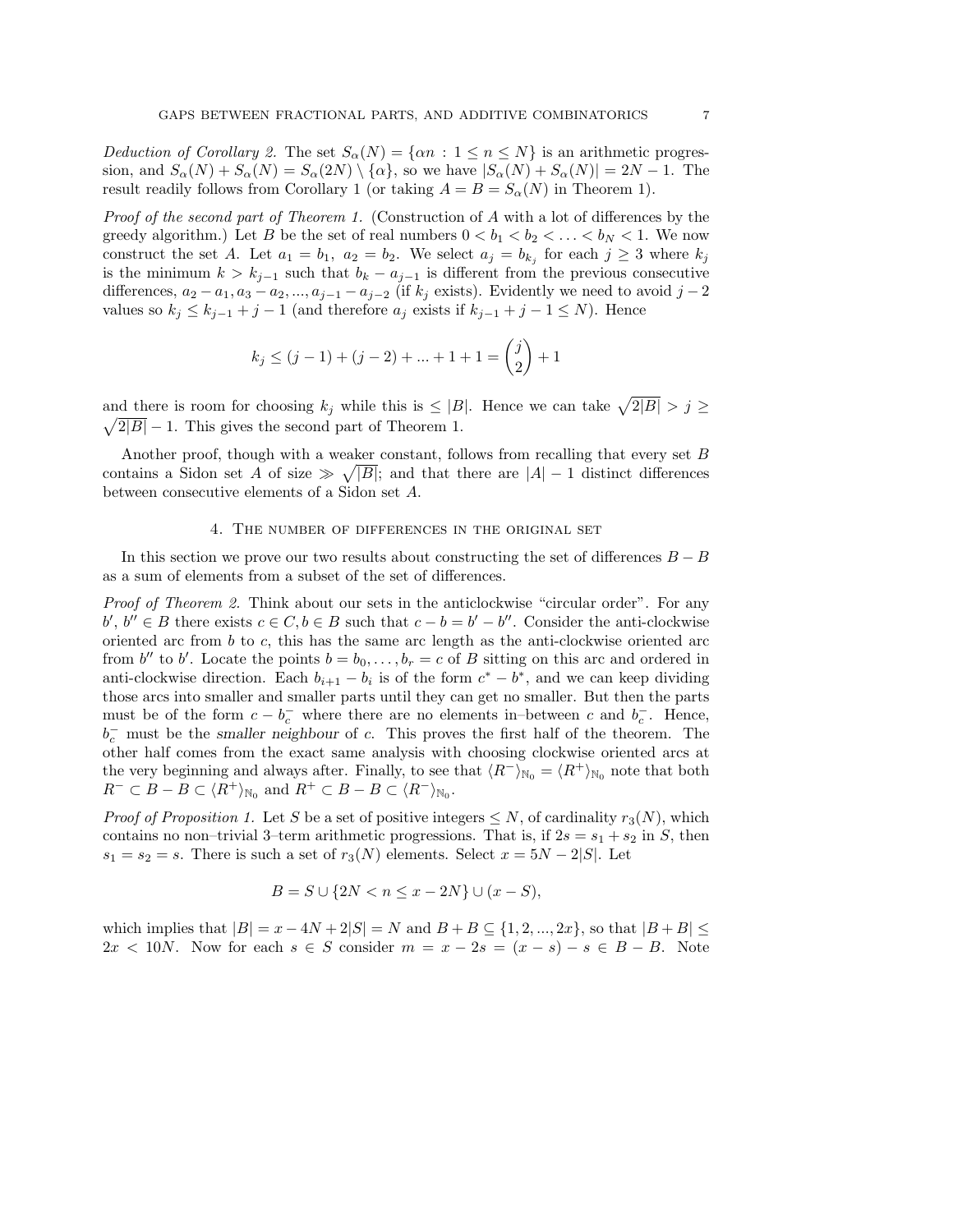that  $m \geq x - 2N$ . If for some  $b_1, b_2 \in B$  we have  $m = b_1 - b_2$  then  $b_1 > x - 2N$ , else  $b_2 = b_1 - m \leq x - 2N - (x - 2N)$  which is impossible, so  $b_1 = x - s_1$ ,  $s_1 \in S$ . Similarly  $b_2 \le 2N$  else  $b_1 = b_2 + m > 2N + (x - 2N)$  which is impossible, and so  $b_2 = s_2, s_2 \in S$ . Therefore  $2s = x - m = x - b_1 + b_2 = s_1 + s_2$ , which is only possible in S when  $s_1 = s_2 = s$ . Hence if  $C - B = B - B$  then  $x - S \subset C$ , and so  $|C| > |S| = r_3(N)$ .

## 5. Nearest neighbours

In this section we investigate the set  $\{N_a - a : a \in A\}$  of vectors from points of A to their nearest neighbours  $N_a$  in A.

We begin with an important lemma from the theory of sphere packing:

**Lemma 1.** There exists an absolute constant  $\kappa > 0$  such that if  $z_1, z_2, \ldots, z_k \in \mathbb{R}^d$  with  $|z_i|=1$  and  $|z_i-z_j|\geq 1$  for all  $i\neq j$  then  $k\leq \kappa (4/3)^d$ .

This is the celebrated "kissing problem": how many points can one place on the surface of a unit sphere such that they are all separated by Euclidean distance at least 1? The exact answer is known only for  $d = 1, 2, 3, 4, 8$ , and 24. According to [4, pages 23-24], the best bounds known in general are  $(1.15468...)^d \ll k \ll (1.32042...)^d$ , and so  $k \le \kappa(4/3)^d$ for some constant  $\kappa > 0$ .

**Lemma 2.** There exists an absolute constant  $\kappa > 0$  such that if  $z_1, z_2, \ldots, z_k \in (\mathbb{R}/\mathbb{Z})^d$ with  $||z_i - z_j|| \ge \max{||z_i||, ||z_j||}$  for all  $i \ne j$  then  $k \le \kappa(4/3)^d$ .

*Proof.* For each  $z_i \in (\mathbb{R}/\mathbb{Z})^d$  we choose that representative,  $\tilde{z}_i \in \mathbb{R}^d$  which is closest to the origin. Draw a "radial half line" from the origin across each  $\tilde{z}_i$ . Note that  $||z_i||$  is precisely the Euclidean length of  $\tilde{z}_i$ . Moreover,  $|\tilde{z}_i - \tilde{z}_j| \ge ||z_i - z_j||$ , because this latter one is the minimal distance between any representatives of the two points. Thus we have

(4) 
$$
|\tilde{z}_i - \tilde{z}_j| \ge \max\{|\tilde{z}_i|, |\tilde{z}_j|\} \text{ for all } i \ne j.
$$

Now we have k half lines, starting from the origin and each supporting exactly one point  $\tilde{z}_i$ . Two points on one half line violates (4). Even more, any two such radial lines must be at an angle of at least  $\pi/3$ , a smaller angle also violates (4). If  $r = \max_i |\tilde{z}_i|$  then we can move each point out to the circumference of the sphere of radius  $r$  along its "radial" half line". This spreads the points out as far as possible since the angle between any two radial lines is at least  $\pi/3$ . A renormalized Lemma 1 proves the statement.

**Corollary 4.** There exists an absolute constant  $\kappa > 0$  such that any  $z \in (\mathbb{R}/\mathbb{Z})^d$  belongs  $to \leq \kappa (4/3)^d$  balls of the form  $\mathcal{B}_a(\|\mathbf{N}_a-a\|)$  (where  $\mathcal{B}_x(r)$  denotes the closed ball of radius r centered at x.)

Proof. Suppose that  $z \in \mathcal{B}_{a_j}(\|\mathbf{N}_{a_j}-a_j\|)$  for  $j=1,2,\ldots,k$ . Then  $\|a_i-a_j\| \ge \|\mathbf{N}_{a_j}-a_j\| \ge$  $||z - a_j||$  whenever  $i \neq j$ . Writing  $a'_j = z - a_j$  for all j we find that  $||a'_i - a'_j|| = ||a_i - a_j|| \ge$  $||a'_j||$  for all  $i \neq j$ , and so  $k < \kappa(4/3)^d$  by Lemma 2.

*Proof of Theorem 3.* Note that  $w_i - w_j = w_{i-j} \in (\mathbb{R}/\mathbb{Z})^d$ , and  $w_{-i} = -w_i$ , hence D is a subset of  $\{\pm w_1, \pm w_2, \ldots, \pm w_{N-1}\}$ , which we reorder so that  $||w_{k_1}|| \le ||w_{k_2}|| \le \ldots$ . Recall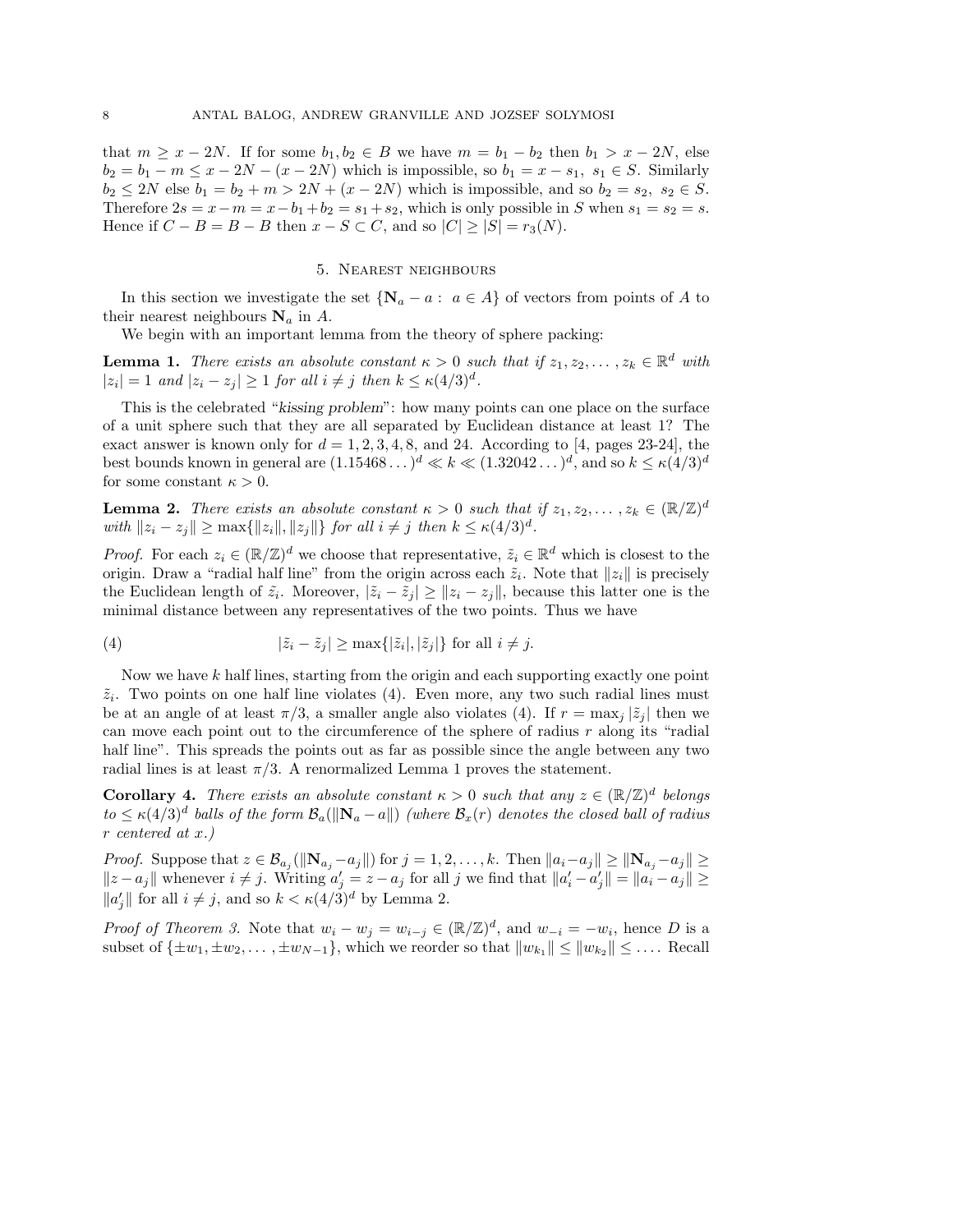that j(i) minimizes  $||w_i - w_{i(i)}||$ . If  $j = i + k$  or  $j = i - k$  then  $||w_i - w_j|| = ||w_k||$ , so to find  $j(i)$  we have to find the smallest integer  $\ell$  such that either  $i + k_{\ell}$  or  $i - k_{\ell}$  falls into the interval [1, N]. Observe that if  $k \leq \frac{N}{2}$  $\frac{N}{2}$  then  $i + k$  is a legal choice for all  $i \leq \frac{N}{2}$  $\frac{N}{2}$ , and  $i - k$  is for all  $i > \frac{N}{2}$ . Let  $\ell$  be the smallest positive integer such that  $k_{\ell} \leq \frac{N}{2}$  $\frac{N}{2}$ . That means  $k_1, \ldots, k_{\ell-1} > \frac{N}{2}$  $\frac{N}{2}$ , and as  $k_{\ell}$  is a legal choice for every i, we have restricted the choices to  $D \subset {\{\pm w_{k_1}, \pm w_{k_2}, \dots, \pm w_{k_\ell}\}}.$ 

Now if  $1 \leq u < v < \ell$  then  $\frac{N}{2} < k_u, k_v \leq N$  so that  $j = |k_u - k_v| < \frac{N}{2}$  $\frac{N}{2}$  but  $k_{\ell}$ is the first element of the reordered sequence which is  $\leq \frac{N}{2}$  $\frac{N}{2}$ , so that  $j \geq k_{\ell}$ . Hence  $||w_{k_u} - w_{k_v}|| = ||w_j|| \ge ||w_{k_\ell}|| > \max{\{||w_{k_u}||, ||w_{k_v}||\}}$ , and the result follows from Lemma 2.

*Proof of Theorem 4.* Let  $B \neq \emptyset$  be any fixed finite subset of  $(\mathbb{R}/\mathbb{Z})^d$ . For any  $a \in A$  the ball  $\mathcal{B}_a(||\mathbf{N}_a - a||)$  contains no elements of A other than a itself at the center,  $\mathbf{N}_a$ , and possibly some others on the boundary. If we translate this ball by an element  $b \in B$  then  $\mathcal{B}_{a+b}(\|\mathbf{N}_a - a\|)$  may contain many elements of  $A + B$ , but usually it is not the case. To see this, fix an element  $b \in B$ , and consider

$$
\sum_{a \in A} |(A + B) \cap \mathcal{B}_{a+b}(\|\mathbf{N}_a - a\|)| = \sum_{c \in A + B} ||\{a \in A : c \in \mathcal{B}_{a+b}(\|\mathbf{N}_a - a\|)\}|\n= \sum_{c \in A + B} ||\{a \in A : c - b \in \mathcal{B}_a(\|\mathbf{N}_a - a\|)\}|\n\leq |A + B|\kappa(4/3)^d,
$$

because Corollary 4 says that  $c - b$  cannot be in too many balls of the form  $\mathcal{B}_a(||\mathbf{N}_a - a||)$ . On the other hand, let  $Y_b$  be the set of  $a \in A$  for which

$$
|(A + B) \cap B_{a+b}(\|\mathbf{N}_a - a\|)| > \frac{2\kappa}{\epsilon} (4/3)^d \frac{|A + B|}{|A|}.
$$

Comparing with (5) we have

$$
|Y_b| \frac{2\kappa}{\epsilon} (4/3)^d \frac{|A+B|}{|A|} < \sum_{a \in Y_b} |(A+B) \cap \mathcal{B}_{a+b}( \| \mathbf{N}_a - a \|) | \leq |A+B| \kappa (4/3)^d,
$$

and hence  $|Y_b| < \frac{\epsilon}{2}$  $\frac{\epsilon}{2}|A|.$ 

Define

$$
A_c := \{ a \in A : c - a = b \text{ for some } b \in B, \text{ and } a \notin Y_b \},
$$

and  $N_c^{(l)}$  be the set of l nearest neighbours to c in  $A+B$ , where  $l=1+[\frac{2\kappa}{\epsilon}(4/3)^d|A+B|/|A|]$ . If  $a \in A_c$  and  $c = a + b$  then  $a \notin Y_b$  so,  $\mathcal{B}_c(\|\mathbf{N}_a - a\|)$  contains  $\lt l$  elements of  $A + B$ , though it does contain  $N_a + b$ , and therefore  $N_a + b \in N_c^{(l)}$ . Hence

$$
\mathbf{N}_a - a = (\mathbf{N}_a + b) - c \in N_c^{(l)} - c.
$$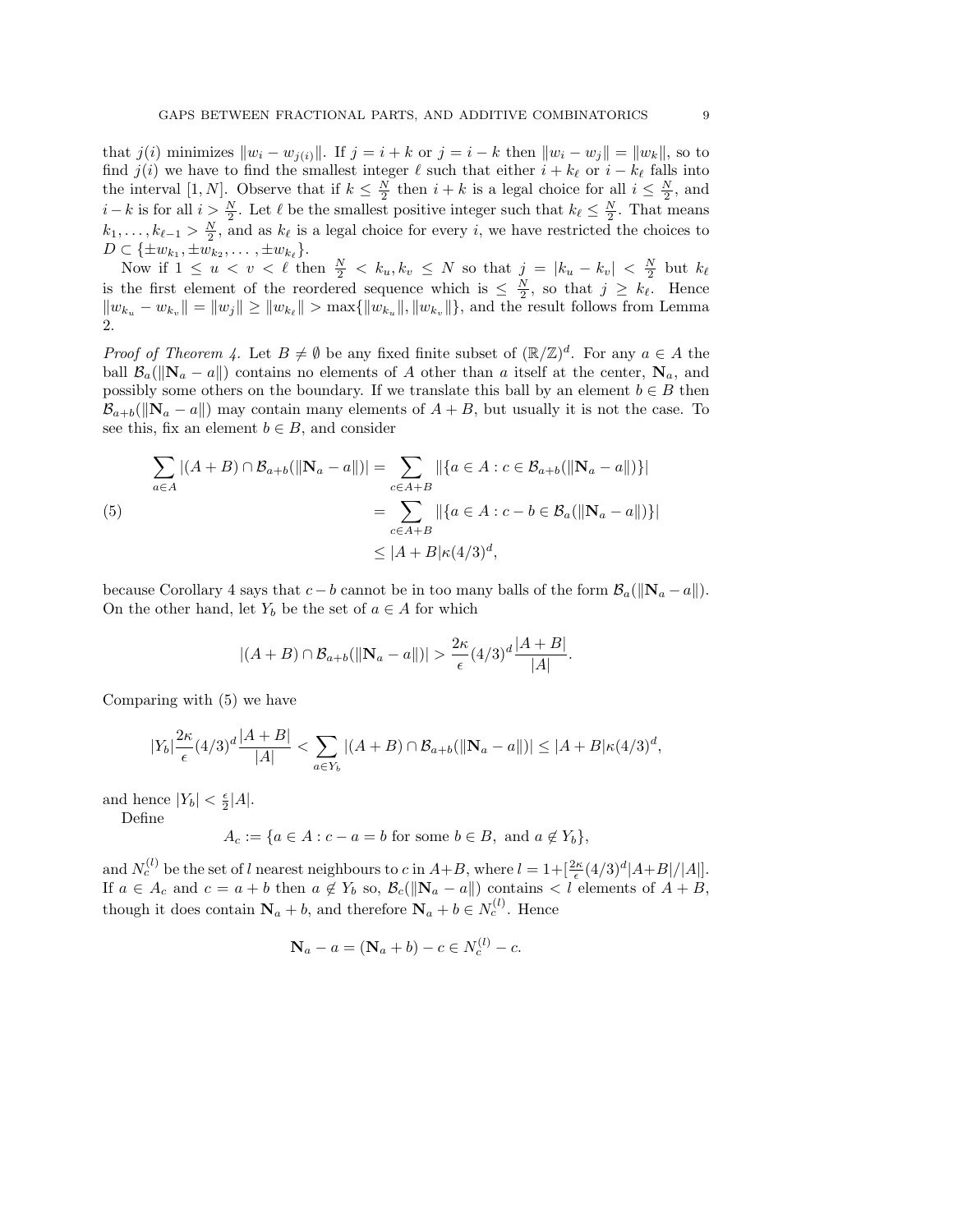This means that there are  $\leq l$  choices for  $\mathbf{N}_a - a$ , as a runs over all of the elements of  $A_c$ . Let  $R_1 = \emptyset$ . Select  $c_1 \in A + B$  so that  $A_{c_1} \setminus R_1$  is of maximal size, and then let

 $R_2 = A_{c_1} \cup R_1$ . More generally, given  $R_k$  we select  $c_k \in A + B$  so that  $A_{c_k} \setminus R_k$  is of maximal size, and then let  $R_{k+1} = A_{c_k} \cup R_k = \bigcup_{j=1}^k A_{c_j}$ , for each  $k \ge 1$ . Therefore

$$
\sum_{c \in A+B} |A_c \setminus R_k| = \sum_{b \in B} ||\{a \in A \setminus R_k : a \notin Y_b\}||
$$
  
\n
$$
\geq \sum_{b \in B} (|A| - |R_k| - |Y_b|)
$$
  
\n
$$
\geq |B|((1 - \frac{\epsilon}{2})|A| - |R_k|).
$$

Hence, by definition,  $A_{c_k}$  satisfies

(6) 
$$
|A_{c_k} \setminus R_k| \geq \frac{1}{|A+B|} \sum_{c \in A+B} |A_c \setminus R_k| \geq \frac{|A||B|}{|A+B|} \left(1 - \frac{\epsilon}{2} - \frac{|R_k|}{|A|}\right).
$$

We define  $\theta_j \in [0,1]$  by  $|R_j| = (1 - \theta_j)|A|$ , so that  $(\theta_j)_{j\geq 1}$  is a decreasing sequence. By (6) we have

$$
(\theta_k - \theta_{k+1})|A| = |R_{k+1}| - |R_k| = |A_{c_k} \setminus R_k| \ge \frac{|A||B|}{|A+B|} (\theta_k - \frac{\epsilon}{2}),
$$

Therefore if  $\theta_k \geq \epsilon$  then

$$
\theta_{k+1} \le \left(1 - \frac{|B|}{2|A+B|}\right)\theta_k.
$$

We deduce that  $\theta_n < \epsilon$  for some  $n \ll \frac{|A+B|}{|B|} \log(1/\epsilon)$ , else  $\theta_k \geq \epsilon$  for all  $k \leq n$  and so

$$
\theta_n \le \left(1 - \frac{|B|}{2|A+B|}\right)^{n-1} < \epsilon,
$$

as  $\theta_1 = 1$ .

Finally we set  $A' = R_n$  so that  $A' \subset A$  with  $|A'| > (1 - \epsilon)|A|$ . Now A' is the union of  $n-1$  sets of the form  $A_{c_j}$ ; we have seen that for each j there are  $\leq l$  choices for  $\mathbf{N}_a - a$ , as a runs over all of the elements of  $A_{c_j}$ . Therefore

$$
|\{\mathbf{N}_a - a: a \in A'\}| \leq \sum_{j=1}^{n-1} |\{\mathbf{N}_a - a: a \in A_{c_j}\}| < n \leq (4/3)^d \cdot \frac{|A+B|^2}{|A||B|} \cdot \frac{1}{\epsilon} \log \frac{1}{\epsilon},
$$

and hence the result.